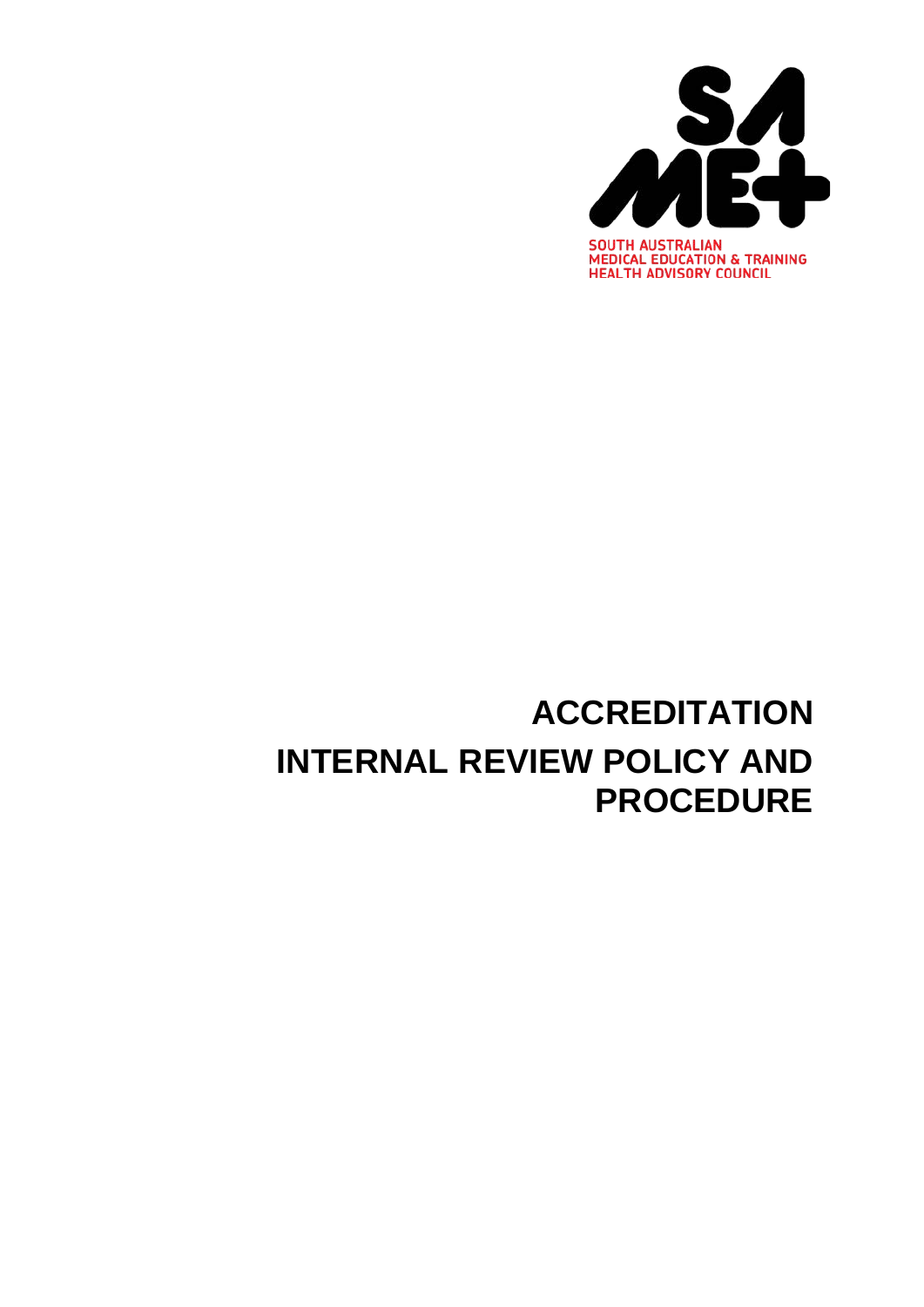### **Policy Statement**

The South Australian Medical Education and Training (SA MET) Health Advisory Council (the Advisory Council) is committed to having an accreditation review process that is transparent, impartial and fair.

This policy outlines a governance framework for responding to and managing applications for internal review of accreditation decisions, ensuring that they are resolved in a timely manner.

### **Scope**

This policy applies to all accreditation decisions made by the Advisory Council in its performance of accreditation functions pursuant to Part 6 of the *Health Practitioner Regulation National Law Act 2010* (National Law) and pursuant to the Rules of the Advisory Council determined by the Minister pursuant to section 17(3) of the *Health Care Act 2008*.

Any facility, unit, department or individual, has the right to apply for internal review of an accreditation decision.

### **Context**

Pursuant to section 44 of the National Law and pursuant to the Rules of the Advisory Council, the Advisory Council has responsibility for the accreditation of all prevocational medical education and training posts for publicly employed trainees of South Australian hospitals and health facilities.

The SA MET Unit works in partnership with Local Health Networks (LHN) preparing for accreditation to ensure there is an understanding of the process and that LHNs have access to the necessary resources and services.

The outcome of an accreditation visit should not come as a surprise to a LHN as:

A debrief session is held at the conclusion of an accreditation visit to provide feedback to the facility on general findings and give an indication of any concerns identified. The debrief is also an opportunity for the visit team to clarify any matters that arise during the visit.

Following the visit a copy of the report, excluding accreditation recommendation, is provided to the facility for checking of factual accuracy.

These two measures are intended to ensure the accreditation report and recommendation are based on accurate information and that there has been an opportunity to clarify uncertainties.

### **Principles**

The principles of natural justice and procedural fairness will be applied to all applications for internal review of accreditation decisions received by the Advisory Council.

### **Responsibilities**

Responsibility for the management of the Internal Review Policy and Procedure rests with the Advisory Council and its Accreditation Committee supported administratively by the SA MET Unit.

### **Procedures for Managing Accreditation Internal Reviews**

#### **Mediation**

If a facility is dissatisfied with an accreditation decision and would like the decision reviewed, a mediation meeting will be arranged between the SA MET Unit Director, the Presiding Member of the Advisory Council, the Chair of the Accreditation Committee and facility representatives to discuss the consequences and next steps.

Mediation is informal and can be arranged quickly to find a solution to suit all parties. Should the matter not be resolved at mediation the facility may apply for a formal internal review. The outcome of mediation will not prejudice any internal review.

> Public-I2-A1 Page 1 of 6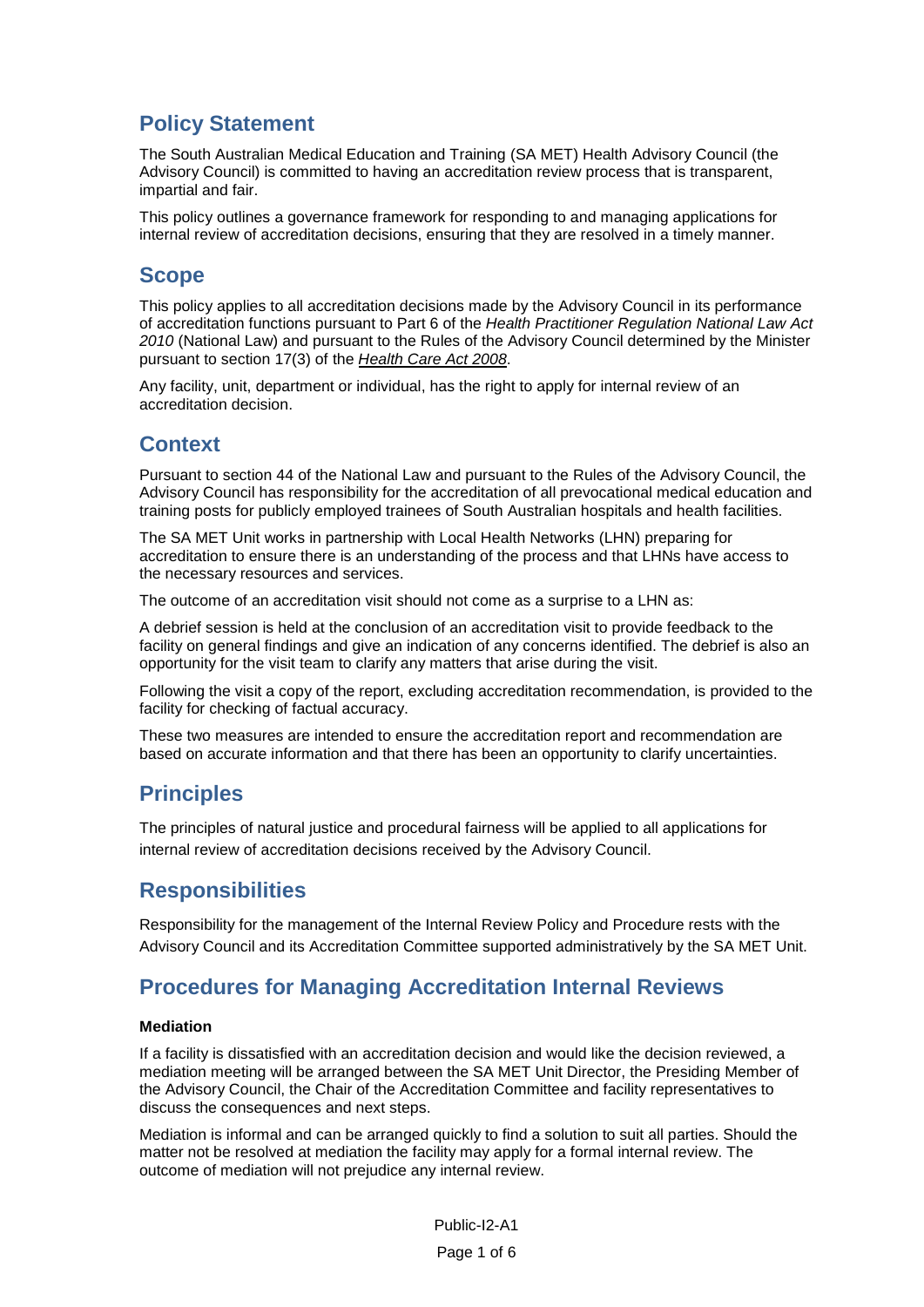#### **Lodging an application for internal review**

A facility, unit, department or individual that is the subject of an accreditation decision may, within 30 days from receipt of written advice of the accreditation decision, apply in writing to the Presiding Member of the Advisory Council to have the decision reviewed by an Internal Review Committee if they are of the belief that:

- > relevant and significant information which was available to the accreditation team members was not considered; and/or
- $>$  irrelevant matters were taken into account by the accreditation team, the Accreditation Committee or the Advisory Council; and/or
- > the Accreditation Committee or Advisory Council's decision was based on pre-conceived considerations; and/or
- > the Accreditation Committee's or Advisory Council's decision was made using the inflexible application of internal policy documents; and/or
- > the report was inconsistent with the information put before the accreditation team; and/or
- > the Accreditation Committee, Advisory Council or members of the accreditation team were biased; and/or
- > information provided by the accreditation team was not duly considered in the recommendation of the Accreditation Committee; and/or
- > the Accreditation Committee or Advisory Council's accreditation decision was made in bad faith or for improper purpose; and/or
- > the Accreditation Committee and/or Advisory Council acted unreasonably in all the circumstances.

A written application for the internal review of the accreditation decision must:

- > specify the grounds for the application;
- > have the written support of the relevant LHN Chief Executive Officer; and
- > provide supporting documentation/evidence.

Applications for internal review are to be addressed to the Presiding Member of the Advisory Council. Once received, the written documentation will be forwarded to the team leader of the accreditation visit team and Chair of the Accreditation Committee for written comment.

The facility will, during the internal review process, retain any accreditation status granted to it at its last completed accreditation. If the unit/department/facility was not previously accredited then it will remain unaccredited until the outcome of the internal review process is communicated.

#### **The Internal Review Committee**

An independent Internal Review Committee, convened by the Presiding Member of the Advisory Council, will be responsible for reviewing the accreditation decision on behalf of the Accreditation Committee regarding the facility or unit making the application.

The Internal Review Committee will comprise:

- > A Chair, appointed by the Presiding Member of the Advisory Council, who was not a party to the decision to which the application relates.
- $>$  A minimum of three individuals experienced in medical education and training, none of whom was on the original accreditation team or is a member of the Accreditation Committee or Advisory Council. At least one member should be from an external organisation (e.g. an interstate Postgraduate Medical Council or the Australian Medical Council).
- > No individual who is employed by the unit or facility being accredited.

An SA MET Unit staff member shall be Secretary to the Internal Review Committee but shall not form part of the Internal Review Committee.

#### **The role of the Internal Review Committee**

The Internal Review Committee will act in accordance with the Advisory Council Rules and according to the laws of natural justice.

The Internal Review Committee will consider all relevant documentation that may include but not be limited to:

- > the last accreditation report of the facility
- > visit notes from accreditation team members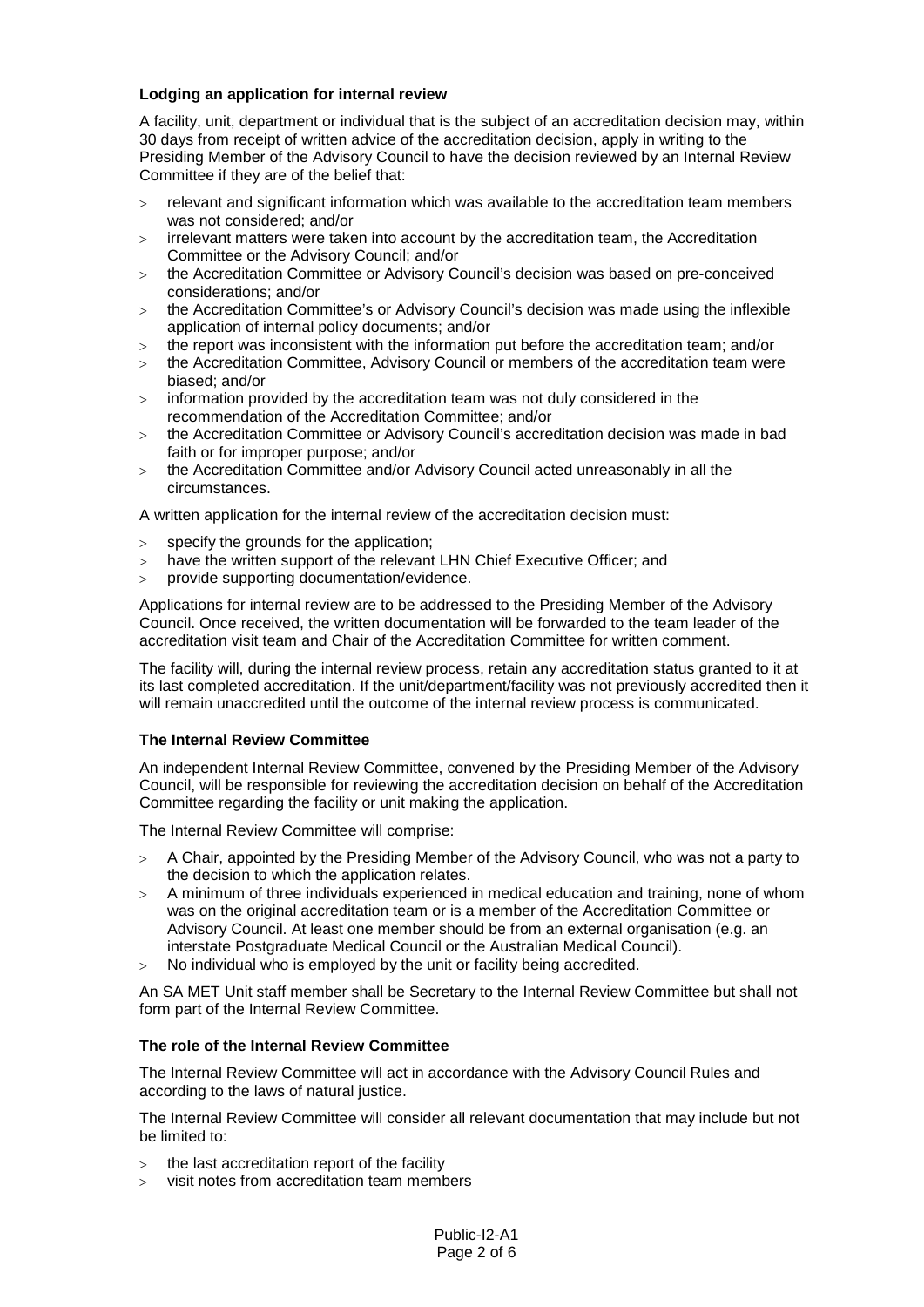- > relevant correspondence
- > relevant committee minutes
- > documentation from the applicant facility
- > accreditation team leader submission
- > Accreditation Committee submission

The Internal Review Committee shall be entitled to request any relevant information that it sees fit.

No personal representation to the Internal Review Committee is permitted; only written submissions will be considered.

The Internal Review Committee will make a recommendation to the Advisory Council to:

- > uphold the original accreditation decision made by the Advisory Council; or
- > revoke the original decision and make an alternative decision or recommendation; or
- > require a revisit to be undertaken to the unit or facility.

In the event a revisit is recommended:

> The Internal Review Committee may conduct the accreditation visit or may choose to recommend to the Presiding Member of the Advisory Council the establishment of a new accreditation visit team.

No further internal review process will be available.

The outcome of the internal review will be decided on the basis of a majority vote. In the event of a tied vote, the Chair of the Internal Review Committee will exercise a casting vote.

The Internal Review Committee recommendations will be made in writing and communicated to the Presiding Member of the Advisory Council within 14 days of the Committee's meeting.

The decision of the Internal Review Committee will take effect following the approval by the Advisory Council and publication on the SA MET website or at any other time approved by the SA Board of the Medical Board of Australia on the recommendation of the Internal Review Committee.

#### **The role of the Advisory Council**

The Advisory Council will adopt or reject the recommendation of the Internal Review Committee, which will then be communicated to the South Australian Board of the Medical Board of Australia and/or the Minister for Health for their consideration.

The Advisory Council will communicate the outcome of the internal review to the Chief Executive Officer of the applicant facility LHN.

#### **The role of the SA MET Unit**

The SA MET Unit will provide administrative support to the Internal Review Committee and be responsible for:

- > Acknowledging receipt of the application for internal review and notifying the process to the Chief Executive Officer of the facility LHN.
- > Coordinating the appointment of Internal Review Committee members and establishing a date, time and venue for the Committee to meet within eight weeks of receiving the formal application.
- > Notifying the applicant of the Internal Review Committee membership and the timeframe for the outcome.
- > Providing copies of written submissions and relevant documentation to the Internal Review Committee prior to the meeting of the Committee.

### **Cost**

When an application is lodged, the facility or LHN will forward the amount of \$3,000 to the Advisory Council to cover administrative costs. If the LHN application is successful, the amount of \$3,000 will be refunded to the facility.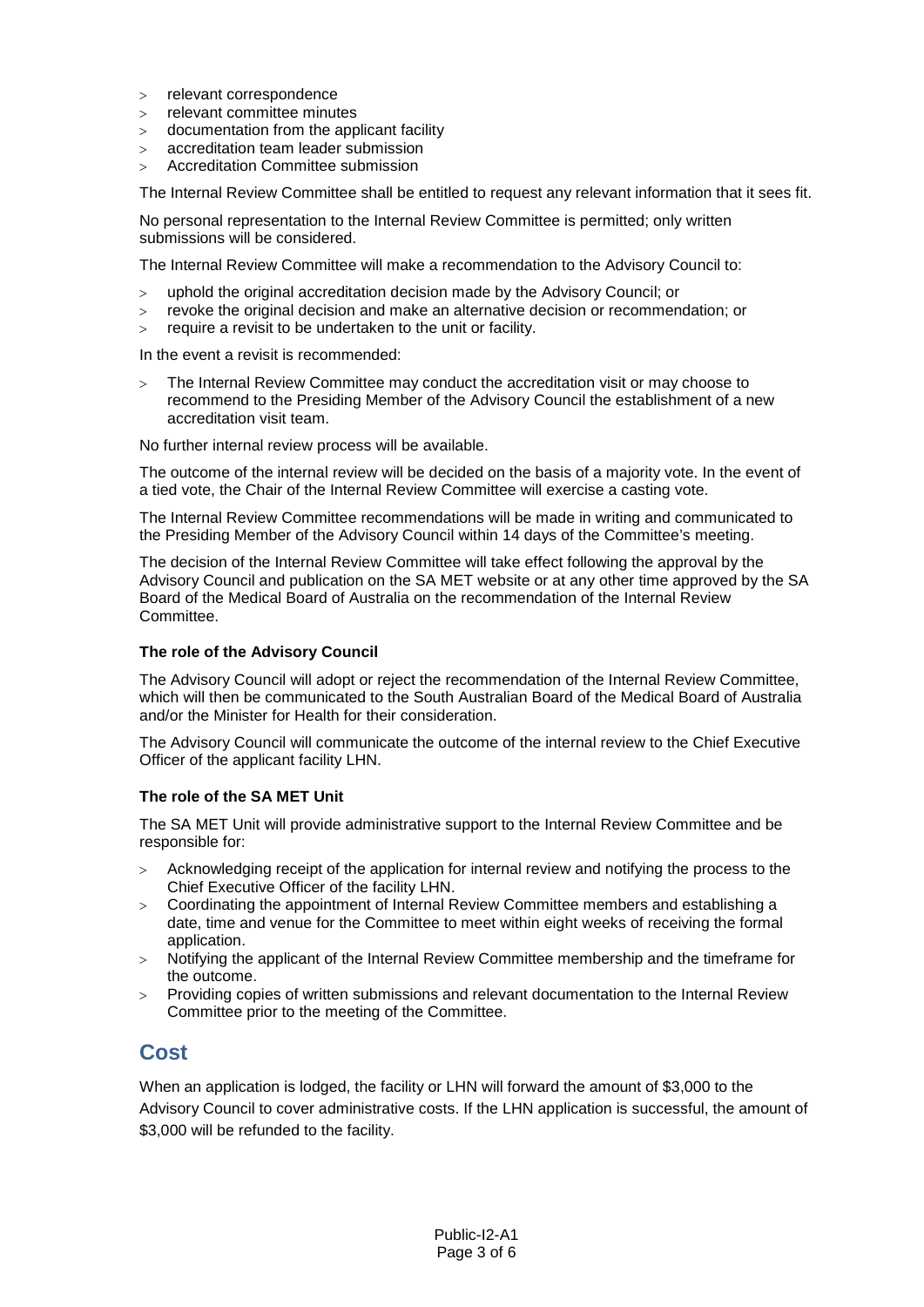# **Monitoring**

The SA MET Unit will periodically review the effectiveness of this policy and supporting documentation.

### **Definitions**

**Applicant** – the facility, unit, department, LHN or individual applying for internal review of the accreditation decision

**Internal Review** – a request for a review of an Advisory Council accreditation decision

**Internal Review Committee** – an independent group established by the Chair of the Advisory Council (or nominee) responsible for reviewing an accreditation decision

### **Relevant Legislation**

- > Health Practitioner Regulation National Law (South Australia) Act 2010
- > Health Care Act 2008

# **Relevant SA MET Policies and Guidelines**

- > Accreditation Policy
- > Guide to Accreditation
- > Team Member Guide

### **Other relevant documentation**

> Australian Medical Council: Intern Training – Domains for assessing accreditation authorities

### **Document history**

| Date effective | <b>Author</b>                 | <b>Approved by</b>          | <b>Version</b> | <b>Change Reference</b> |
|----------------|-------------------------------|-----------------------------|----------------|-------------------------|
| September      | <b>SA MET Project Officer</b> | SA MET Health Advisory      | v1.3           | LGU review and name     |
| 2014           |                               | Council                     |                | change                  |
| February 2015  | <b>SA MET Project Officer</b> | <b>SA MET Accreditation</b> | v1.4           | Minor changes           |
|                |                               | Committee                   |                |                         |
| October 2018   | SA MET Project Officer        | <b>SA MET Accreditation</b> | v1.5           | Minor changes           |
|                | Education &                   | Committee                   |                |                         |
|                | Accreditation                 |                             |                |                         |
| January 2019   | SA MET Project Officer        | Manager, Education &        | V1.6           | Reviewed, Minor         |
|                | Education &                   | Accreditation               |                | changes.                |
|                | Accreditation                 |                             |                |                         |